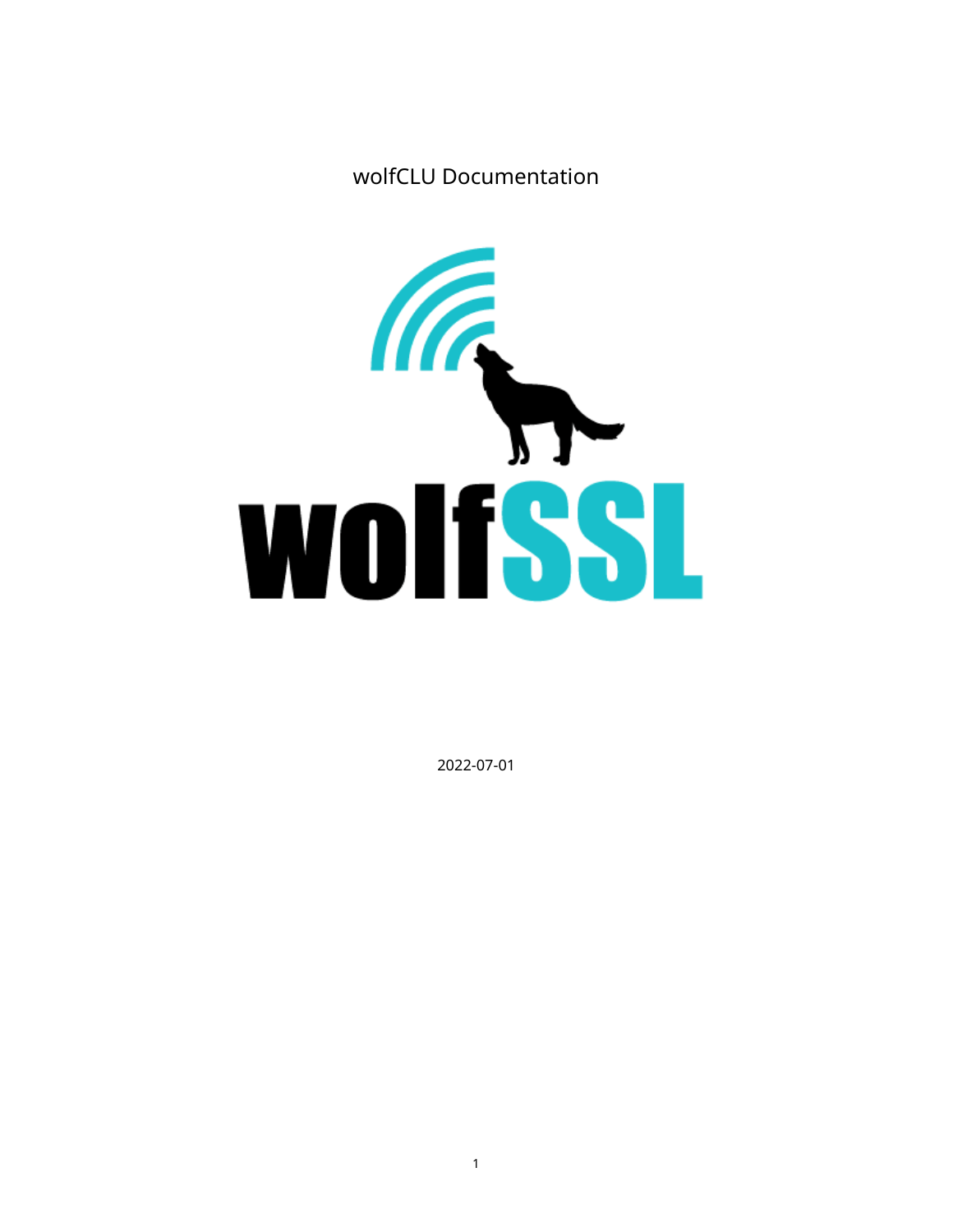## **Contents**

<span id="page-1-0"></span>

|     | wolfCLU Manual                                                                                                             |
|-----|----------------------------------------------------------------------------------------------------------------------------|
|     | $\mathbf{3}$                                                                                                               |
|     | 3                                                                                                                          |
| 1.3 | 3                                                                                                                          |
|     | 131                                                                                                                        |
|     | 132                                                                                                                        |
|     | 133                                                                                                                        |
|     | 134                                                                                                                        |
|     | 135                                                                                                                        |
|     | 136<br>5                                                                                                                   |
|     | 137                                                                                                                        |
|     | MD5 Command research research with the series of the series of the series of the series of the series of the s<br>138<br>6 |
|     | 139<br>-6                                                                                                                  |
|     | -6                                                                                                                         |
|     | -6                                                                                                                         |
|     |                                                                                                                            |
|     |                                                                                                                            |
|     |                                                                                                                            |
|     |                                                                                                                            |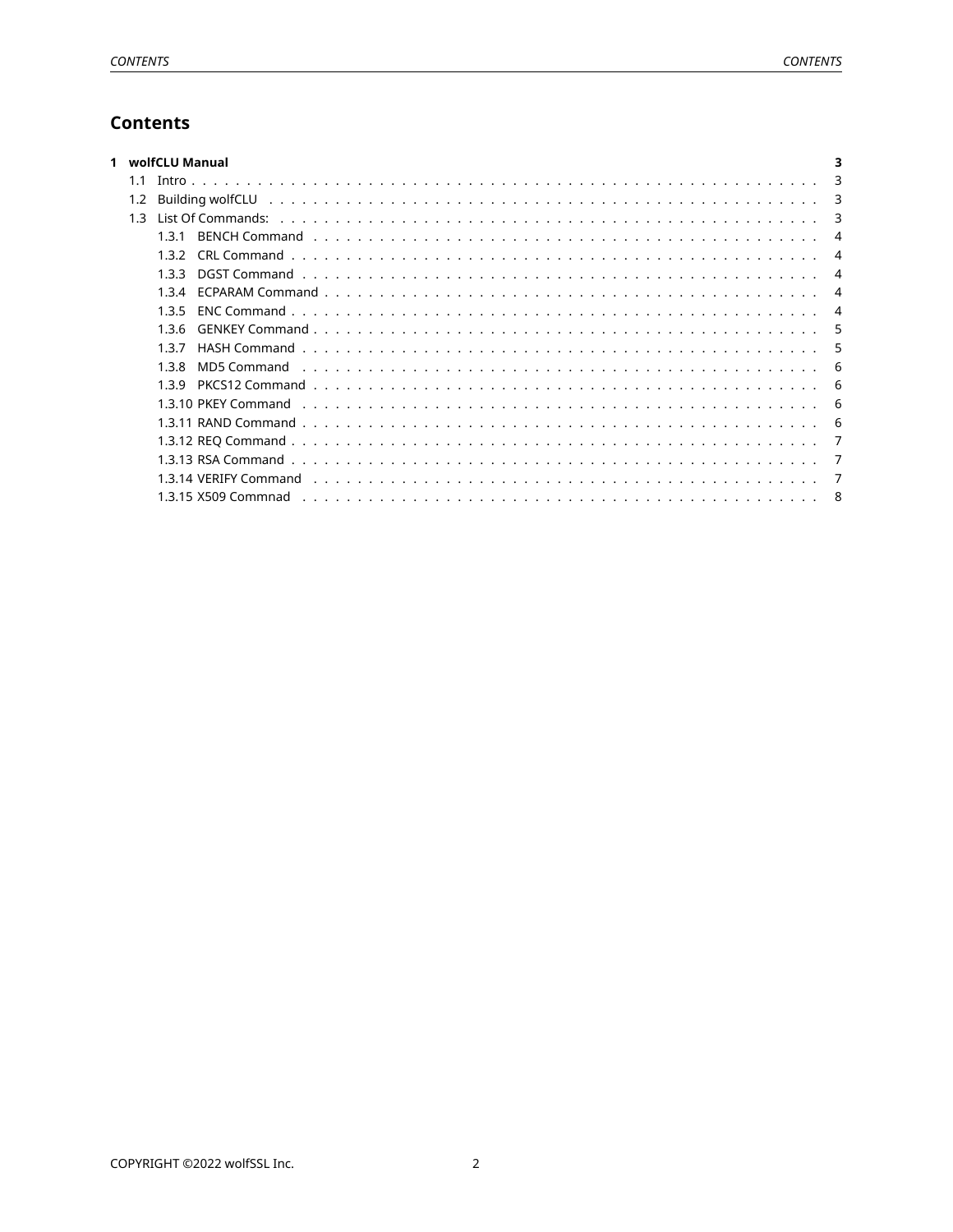## **1 wolfCLU Manual**

wolfSSL's Command Line Utility (version 0.0.7) Nov, 24, 2021

## <span id="page-2-0"></span>**1.1 Intro**

wolfCLU was created to handle some common cryptographic operations to make it easier/quicker then writing an application from scratch. An example of some of the operations handled are certificate parsing and key generation.

## <span id="page-2-1"></span>**1.2 Building wolfCLU**

To build wolfCLU first build wolfSSL with the –enable-wolfclu flag. An example of this would be:

```
cd wolfssl
./configure --enable-wolfclu
make
sudo make install
```
Note that if parsing PKCS12 files with RC2 or if using CRL the flags –enable-rc2 and –enable-crl would also need to be used when building wolfSSL.

Then build wolfCLU linking agianst the wolfSSL library created.

```
cd wolfclu
./configure
make
sudo make install
```
or

```
cd wolfclu
./configure --with-wolfssl=/path/to/wolfssl/install
make
sudo make install
```
## <span id="page-2-2"></span>**1.3 List Of Commands:**

- bench
- crl
- dgst
- ecparam
- enc
- genkey
- hash
- md5
- pkcs12
- pkey
- rand
- req
- rsa
- s\_client
- verify
- <span id="page-2-3"></span>• x509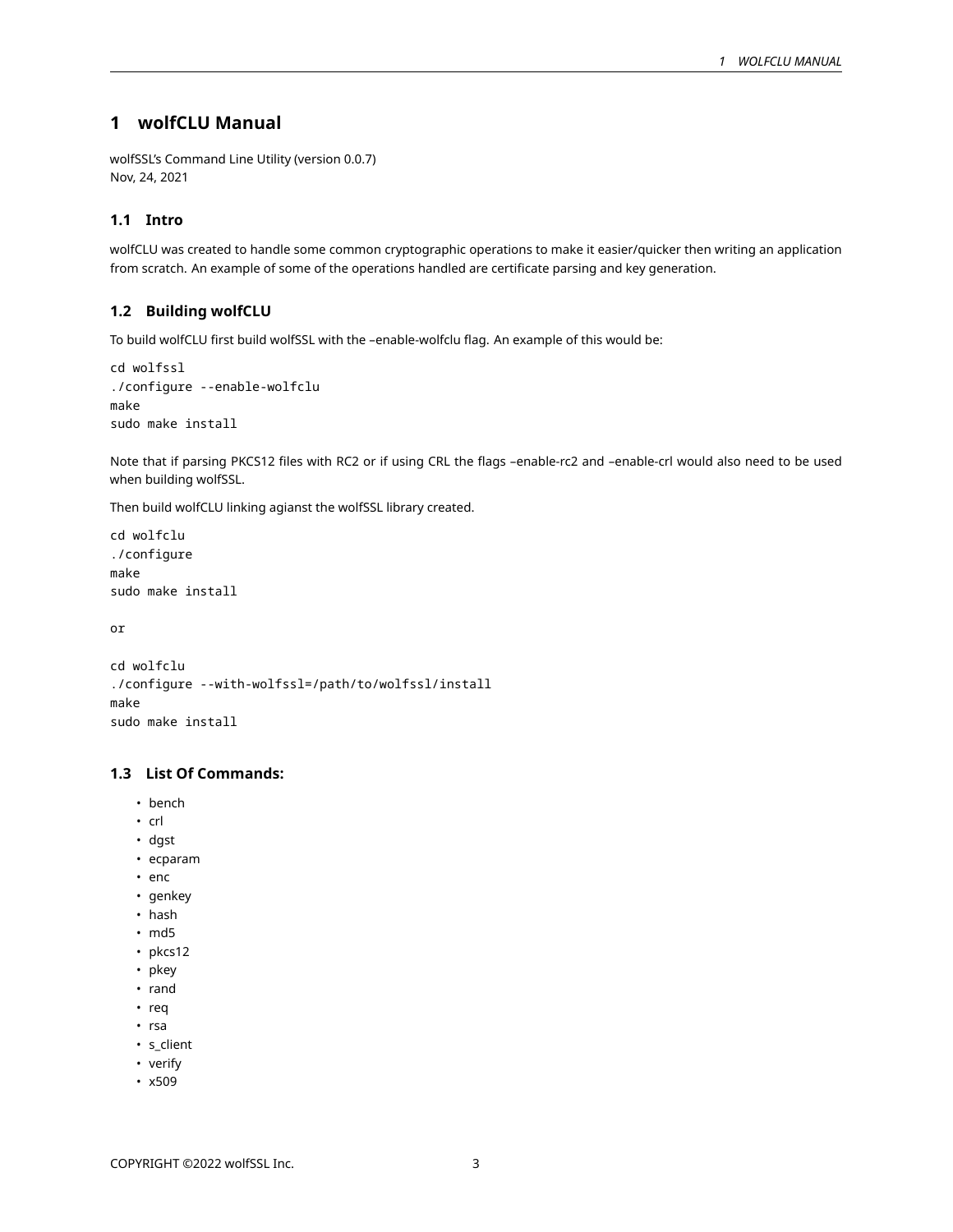#### **1.3.1 BENCH Command**

<span id="page-3-0"></span>Command in progress for benchmarking algorithms. Current use to run all algorithms would be "wolfssl bench -all".

#### **1.3.2 CRL Command**

Used to verify a CRL file given a CA. Or to convert a CRL from one format [DER | PEM] to the other. The command will also print out the CRL to stdout if -out is not specified and -noout is not used. Prints out "OK" on successful verification.

- [-CAfile]
- [-inform] pem or der in format
- [-in] the file to read from
- [-outform] pem or der out format
- [-out] output file to write to
- [-noout] do not print output if set

Example:

```
wolfssl crl -CAfile ./certs/ca-cert.pem -in ./certs/crl.der -inform DER -noout
```
#### <span id="page-3-1"></span>**1.3.3 DGST Command**

Can verify the signature. The last argument is the data that was signed.

Hash algos supported:

- [-sha]
- [-sha224]
- [-sha256]
- [-sha384]
- [-sha512]

Parameters:

- [-signature] file containing the signature
- [-verify] key used to verify the signature

Example:

wolfssl dgst -signature test.sig -verify key.pem test

### <span id="page-3-2"></span>**1.3.4 ECPARAM Command**

Used for creating ECC keys.

Available arguments are:

- [-genkey] create new key
- [-out] output file
- [-name] curve name i.e. secp384r1

Example:

wolfssl ecparam -genkey -out new.key -name secp384r1

## <span id="page-3-3"></span>**1.3.5 ENC Command**

Used for encrypting an input and with (-d) can decrypt also.

Available encryption and decryption algorithms are:

• aes-cbc-128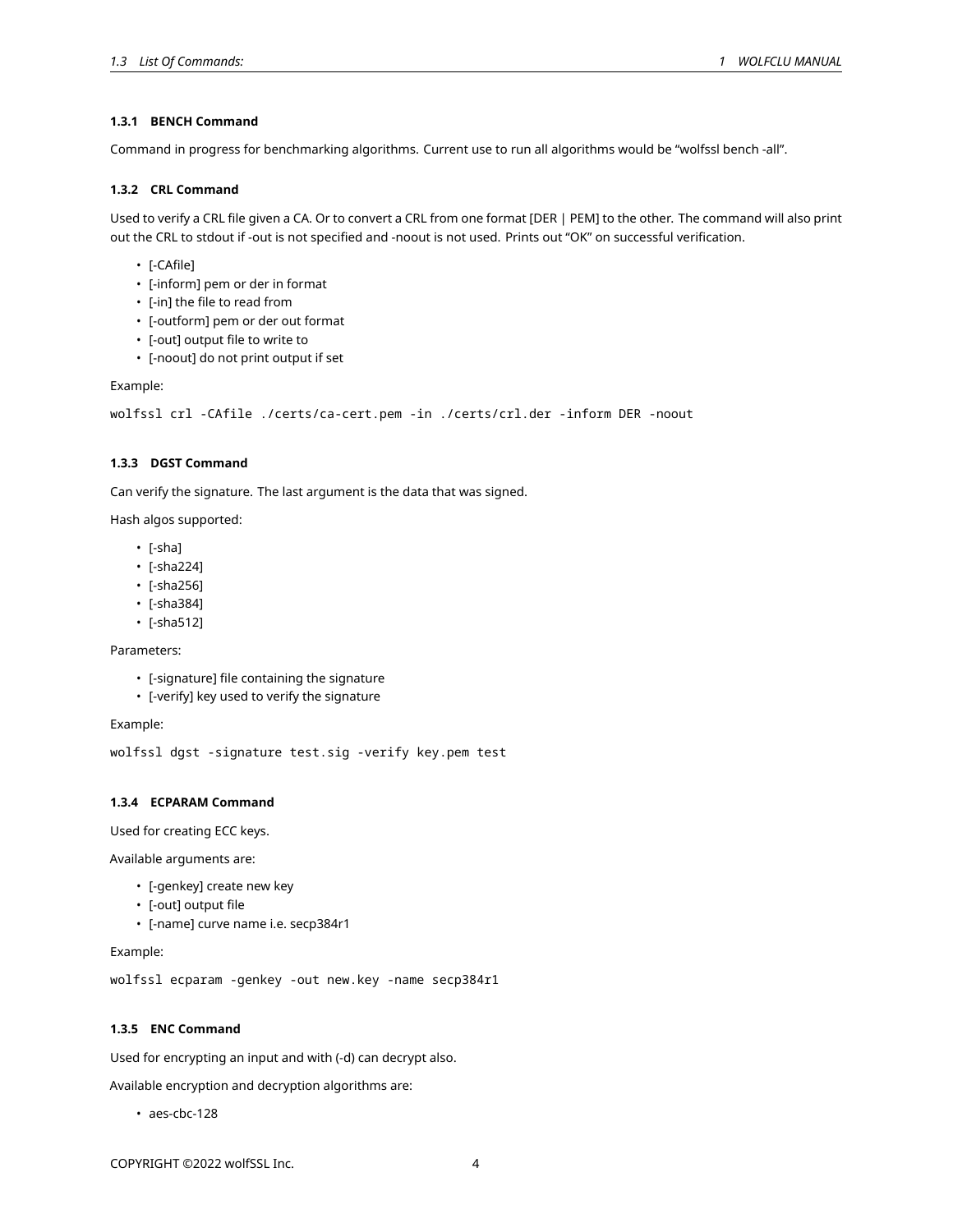- aes-cbc-192
- aes-cbc-256
- aes-ctr-128
- aes-ctr-192
- aes-ctr-256
- 3des-cbc-56
- 3des-cbc-112
- 3des-cbc-168

Available arguments are:

- [-in] input file to read from
- [-out] file to write to (default stdout)
- [-pwd] password input
- [-key] hex key input
- [-iv] hex iv input
- [-inkey] input file for key
- [-pbkdf2] use kdf version 2
- [-md] specify hash algo to use i.e md5, sha256
- [-d] decrypt the input file
- [-p] display debug information (key / iv …)
- [-k] another option for password input
- [-base64] handle decoding a base64 input
- [-nosalt] do not use a salt input to kdf

#### Example:

wolfssl enc -aes-128-cbc -k Thi\$i\$myPa\$\$w0rd -in somefile.txt

#### <span id="page-4-0"></span>**1.3.6 GENKEY Command**

Used to generate RSA, ECC, and ED25519 keys. If using "-output KEY" a private key is created having .priv appended to -out argument and a public key is created with .pub appended to the -out argument. If generating ED25519 keys compile wolfSSL with –enable-ed25519.

Available arguments are:

- [-out] file to write to
- [rsa | ecc | ed25519] key type to generate
- [-inkey] input file for key
- [-size] size of key to generate
- [-outform] output form, either DER or PEM
- [-exponent] RSA exponent size

Example:

wolfssl genkey rsa -size 2048 -out mykey -outform pem -output KEY

#### <span id="page-4-1"></span>**1.3.7 HASH Command**

Used to create a hash of input data.

Algorithms:

- md5
- sha
- sha256
- sha384
- sha512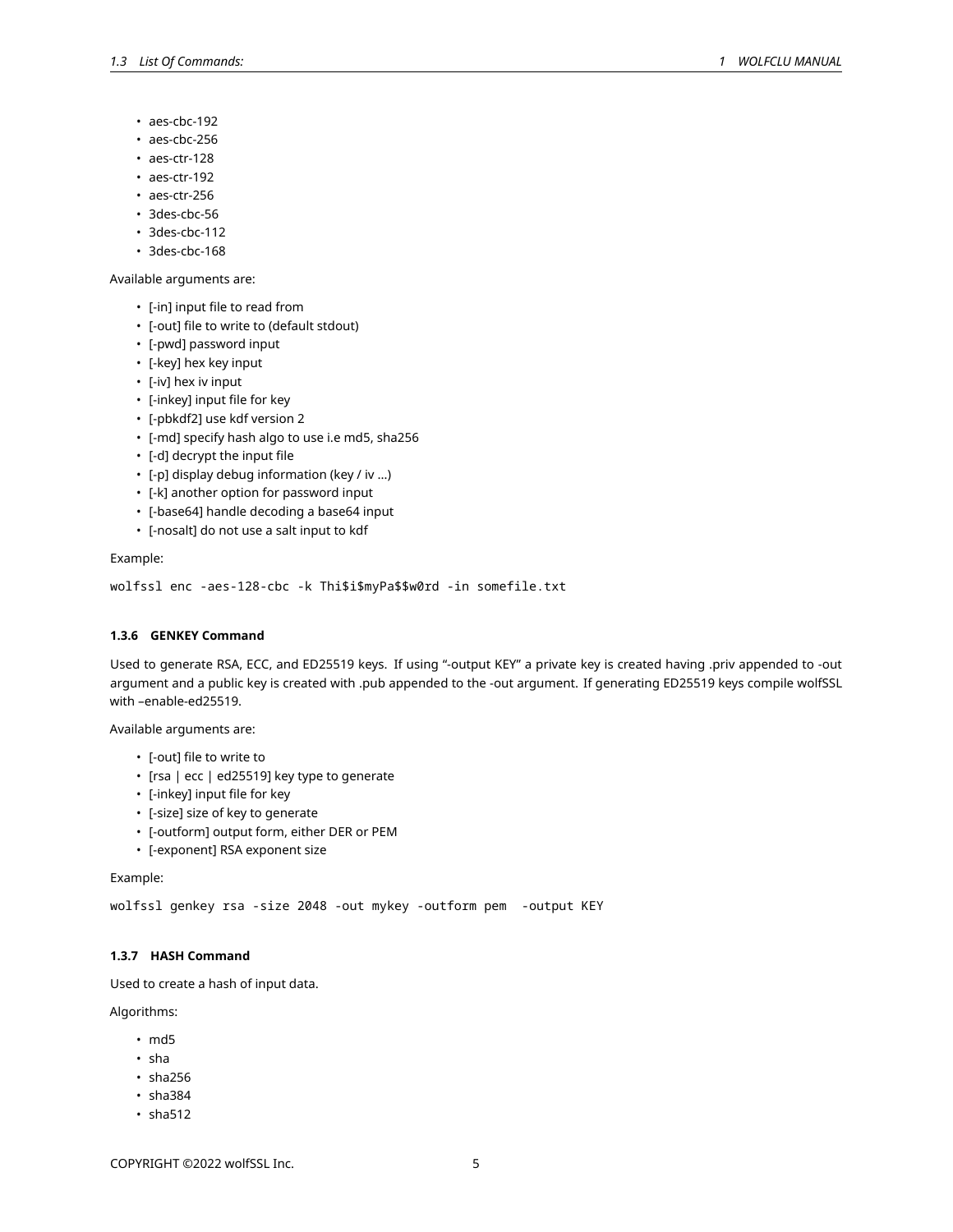- hase64enc
- base64dec

Example:

<span id="page-5-0"></span>wolfssl -hash sha -in <some file>

## **1.3.8 MD5 Command**

Used to create a MD5 hash of input data. The last argument is the file to be hashed, if a file argument is not used then stdin is pulled for data to be hashed.

Example :

```
wolfssl md5 configure.ac
978425cba5277d73db2a76d72b523d48
```
echo "hi" | wolfssl md5 764efa883dda1e11db47671c4a3bbd9e

#### <span id="page-5-1"></span>**1.3.9 PKCS12 Command**

Currently only PKCS12 parsing is supported and PKCS12 generation is not yet supported. By default the –enable-wolfclu option used when building wolfSSL has PKCS12 support also enabled but it does not enable RC2. If parsing PKCS12 bundles that have been encrypted using RC2 then –enable-rc2 should also be used when compiling wolfSSL.

- [-in] file input for pkcs12 bundle
- [-out] file to output results to (default stdout)
- [-nodes] no DES encryption
- [-nocerts] no certificate output
- [-nokeys] no key output
- [-passin] source to get password from
- [-passout] source to output password to

Example:

```
./wolfssl pkcs12 -nodes -passin pass:"wolfSSL test" -in ./certs/test-servercert.p12
```
#### <span id="page-5-2"></span>**1.3.10 PKEY Command**

Used for dealing with generic key operations. Prints the key read in to stdout.

- [-in] file input for key
- [-inform] pem or der input format
- [-pubout] only print out the public key

Example:

```
./wolfssl pkey -in ./certs/server-key.pem -inform pem -pubout
```
### **1.3.11 RAND Command**

Generates random bytes in raw or base64 form. By default it outputs the result to stdout but can be redirected with using the '-out' argument. The last argument passed in is the number of random bytes to generate.

- [-base64] base64 encode the resulting random bytes
- [-out] ouput file to write results to

Example:

```
wolfssl rand -base64 10
```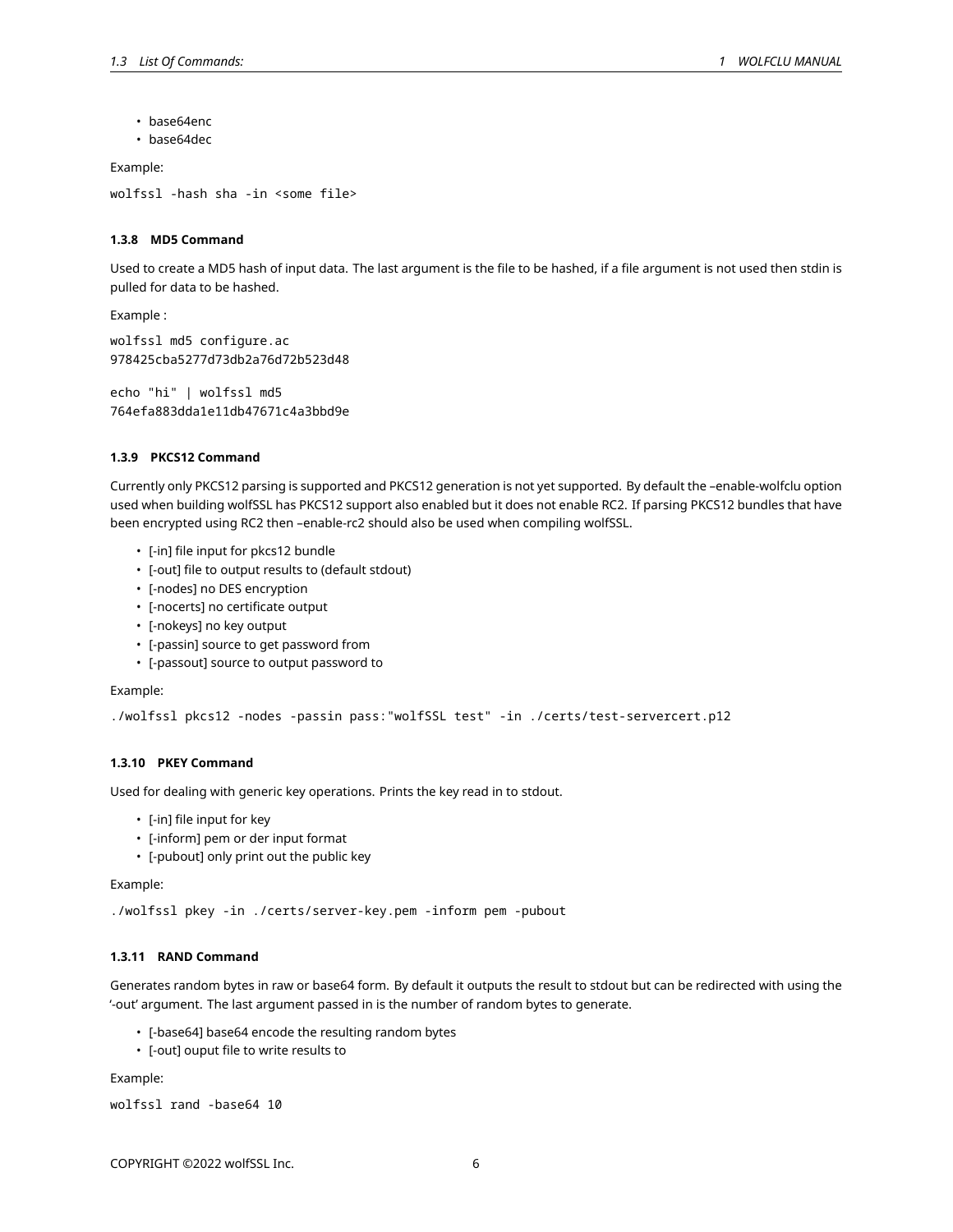#### **1.3.12 REQ Command**

Used for creating a certificate request or a self-signed certificate. Can handle some basic parsing of a .conf file for certificate setup. If no configuration file is used then stdin is prompted for certificate information.

Available arguments are:

- [-in] input file to read from
- [-out] file to write to (default stdout)
- [-key] public key to put into certificate request
- [-inform] der or pem format for '-in'
- [-outform] der or pem format for '-out'
- [-config] file to parse for certificate configuration
- [-days] number of days should be valid for
- [-x509] generate self signed certificate

Example:

```
wolfssl ecparam -genkey -out ecc.key -name secp384r1
wolfssl req -new -x509 -days 3650 -config selfsigned.conf -key ecc.key -out ecc.cert \
-outform der -sha256
```
## <span id="page-6-0"></span>**1.3.13 RSA Command**

Does RSA operations. Including reading in RSA keys, outputing RSA keys or modulus, and reading encrypted PEM files. Can handle both DER and PEM format for input and output. The following is a list of options

- [-in] file input for key to read
- [-inform] PEM or DER input format
- [-out] file to write result to (defaults to stdout)
- [-outform] PEM or DER output format
- [-passin] password for PEM encrypted files
- [-noout] do not print the key out when set
- [-modulus] print out the RSA modulus (n value)
- [-RSAPublicKey\_in] expecting a public key input ### S\_CLIENT Command Very basic TLS connection supported. Currently does not verify the peer, -CAfile option is not yet completed.

Arguments:

• [-connect] :

Example :

```
wolfssl s_client -connect 127.0.0.1:11111
```
## <span id="page-6-1"></span>**1.3.14 VERIFY Command**

Verifies an X509 certificate given a CA. The last argument passed into the command is the certificate file name to be verified. If the verification is successful then "OK" will be printed out to stdout. Otherwise an error value and reason will be printed out.

- [-CAfile] file name for CA to be used with verify
- [-crl\_check] if CRL checking should be used

Example:

```
wolfssl verify -CAfile ./certs/ca-cert.pem ./certs/server-cert.pem
```